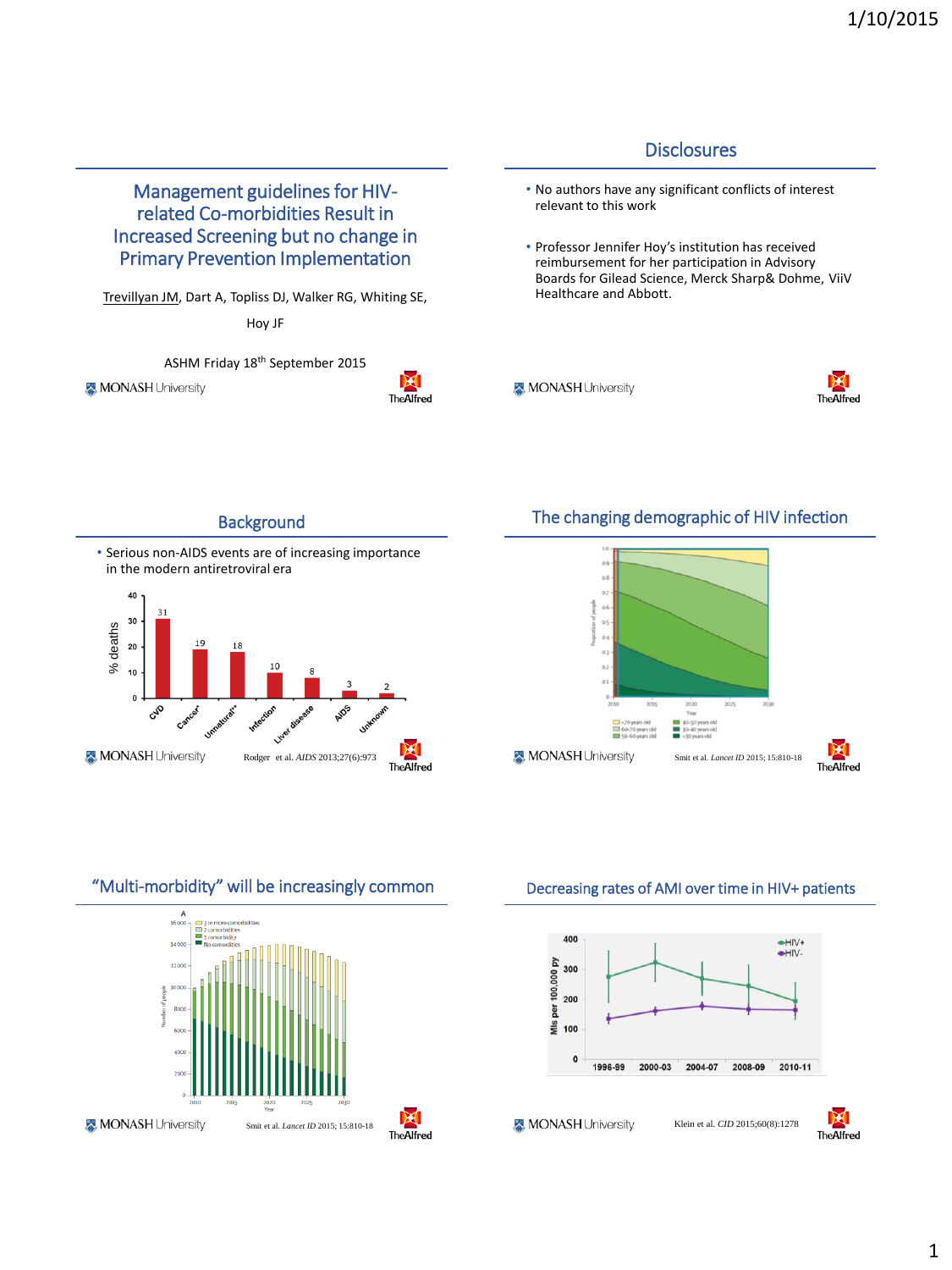### Aims

- Audit compliance with national guidelines for the screening and management of cardiovascular risk at a tertiary referral centre for HIV care
- Determine if simplified clinical management guidelines and education strategies could improve screening and management in HIV positive individuals

MONASH University



#### Timeline of study



**HIV Service Guidelines** 

#### **Screening and Management of HIV related Co-Morbidities**

| <b>Cholesterol</b>   |  |
|----------------------|--|
| <b>Hypertension</b>  |  |
| <b>Diabetes</b>      |  |
| <b>Kidney Injury</b> |  |
| <b>Bone Health</b>   |  |

### Development of clinical guidelines

#### • Writing panel included:

- HIV physicians
	- Cardiologist
- Endocrinologist
- Renal Physician
- General medical Physician
- HIV Specialist Dietitian
- HIV specialist Pharmacist
- Release coincided with weekly brief education sessions for ID physicians
- Guidelines available in electronic and hard copy format in the clinic consulting rooms

MONASH University





# Details of Audit completion

- Two unique groups of 100 consecutive HIV positive outpatients who attend the Department of Infectious diseases at the Alfred Hospital for routine HIV care were compared
- Data was collected retrospectively from the electronic medical record and pathology systems
- Results that had been recorded in the 24 months prior to the date of audit were included
- The most recent result was kept in those who had multiple recordings over that period

MONASH University

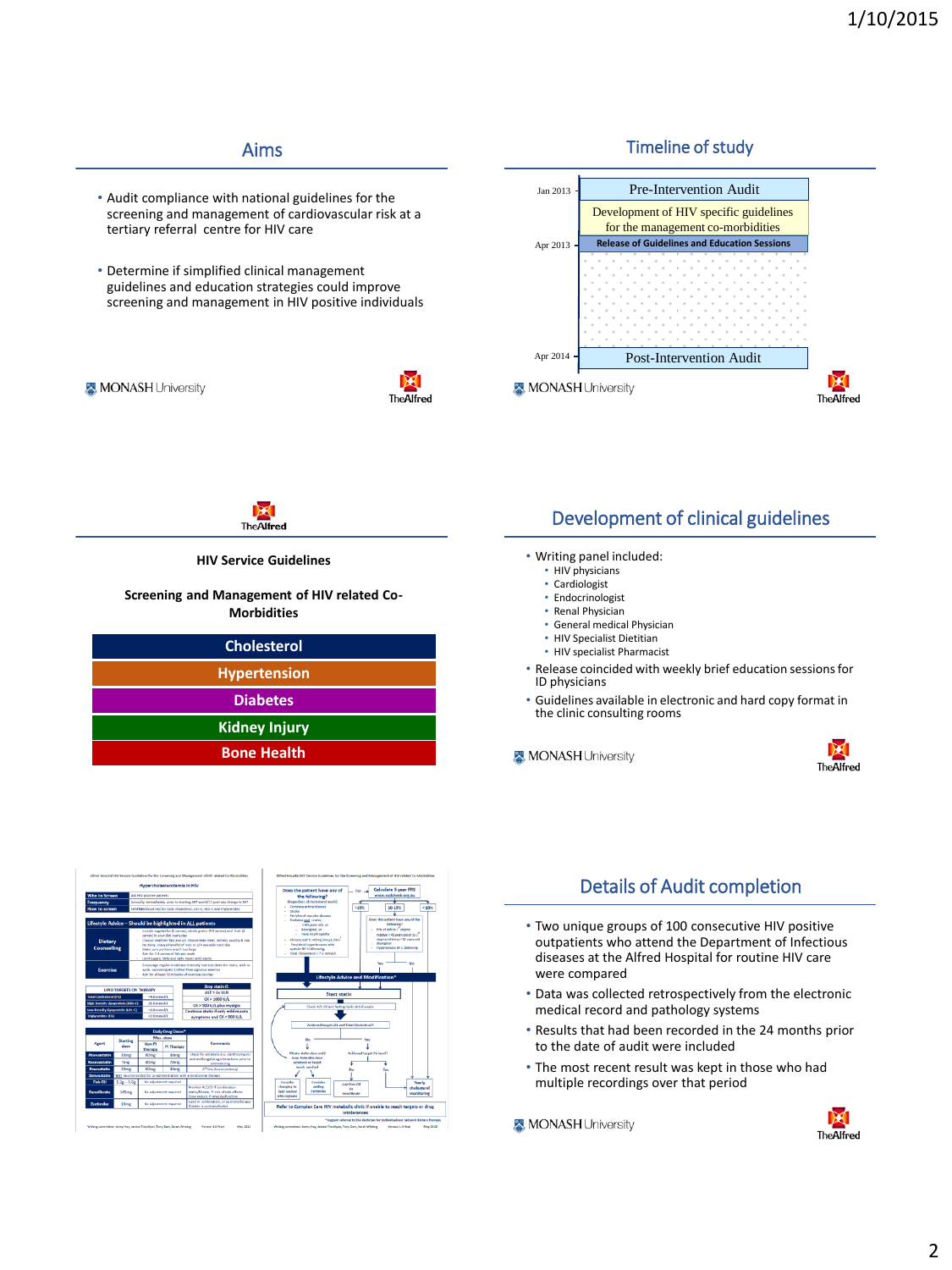### Definition: Recommended Statin Therapy

- The National Vascular Disease Prevention Alliance (NVDPA); www.cvdcheck.org.au
- Any patient (regardless of cholesterol) with:
	- Coronary artery disease
	- Peripheral vascular disease
	- Stroke
	- Chronic kidney impairment (eGFR < 45ml/min)
	- Absolute risk score > 15%
	- Diabetes if > 60 years old
	- Total cholesterol > 7.5 mmol/L
	- Persistent hypertension (SBP ≥ 180 mmHg)

#### MONASH University



### Definition: Recommended Statin Therapy

- Any patient with risk score 10 -15% AND:
	- Family history of coronary artery disease in 1<sup>st</sup> degree relative
	- Persistent hypertension ≥ 160mmHg
	- Aboriginal descent

#### Inadequate statin therapy

- Patient currently receiving statin therapy and total cholesterol >4.0 mmol/L, *or*
- Patient inappropriately not on a statin
- MONASH University



### Statistical Methods

- Results were summarized by group using Fisher's exact or chi-squared tests as appropriate
- Mann Whitney U test for continuous data
- Continuous variables described as medians and interquartile ranges
- All statistical analyses performed on Stata 11.0/IC (College Station, Texas)
- The project was approved by the Alfred Ethics committee (Project Number 167-13)
- MONASH University



人

### Participant Characteristics

|                                | <b>Pre Intervention</b> |
|--------------------------------|-------------------------|
| $\mathbf{r}$                   | 100                     |
| Male                           | 93 (93%)                |
| Age, years                     | 49 (38 - 55)            |
| <b>Smoking status</b>          |                         |
| Never smoked                   | 24 (24%)                |
| <b>Fx-Smoker</b>               | 5 (5%)                  |
| <b>Current Smoker</b>          | 38 (38%)                |
| Not documented                 | 33 (33%)                |
| <b>Diabetic status</b>         |                         |
| Non-diabetic                   | 58 (58%)                |
| Diabetic                       | 6(6%)                   |
| Not screened                   | 36 (36%)                |
| History of CVD <sup>+</sup>    | 7 (7%)                  |
| Framingham Risk score, %       | $10(6.5-13)$            |
| eGFR, ml/min                   | $85(75 - 90)$           |
| <b>Blood pressure recorded</b> | 65 (65%)                |
| Systolic BP, mmHg              | 125 (120 - 132)         |



### Cholesterol





### Compliance with guidelines for statin use

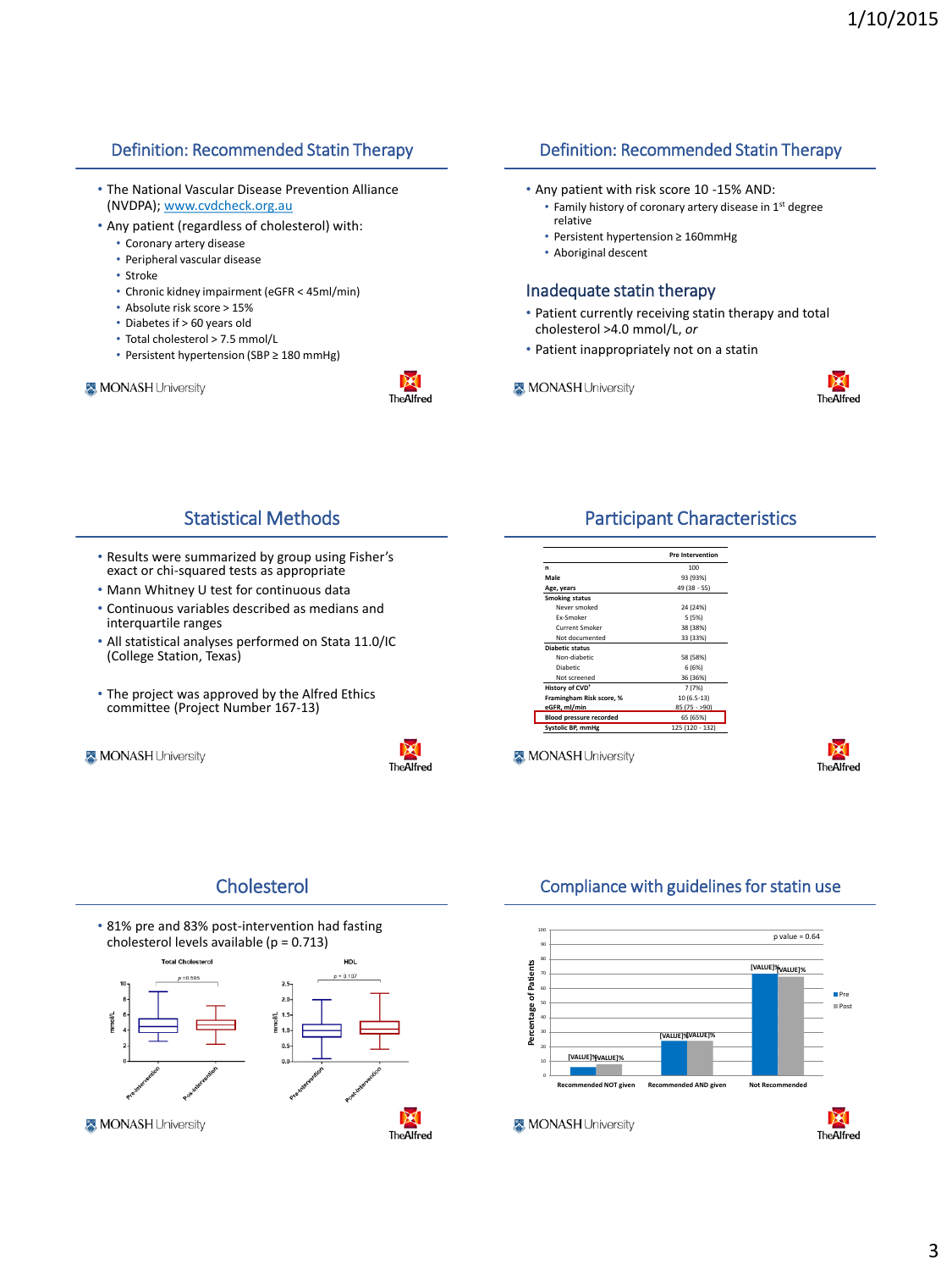#### Adequacy of Statin Therapy 60 70 80 **Inadequate statin therapy**



# Management of Hypertension



Mean Systolic Blood Pressure



High proportion of patients with borderline renal function as estimated by eGFR



## Limitations

- Small sample size
- Retrospective design
- Homogeneous patient population
- Potentially not long enough between intervention and post-audit for lipid or blood pressure changes to take effect
- Equally the durability of improved attention to screening for cardiovascular risk factors post intervention is not known

MONASH University



### **Conclusions**

- Improvements in screening for cardiovascular risk factors can be achieved with education tools
- These alone are not sufficient to improve the implementation or optimisation of primary preventative therapies
- Changes to the model of HIV care provision may be what's needed